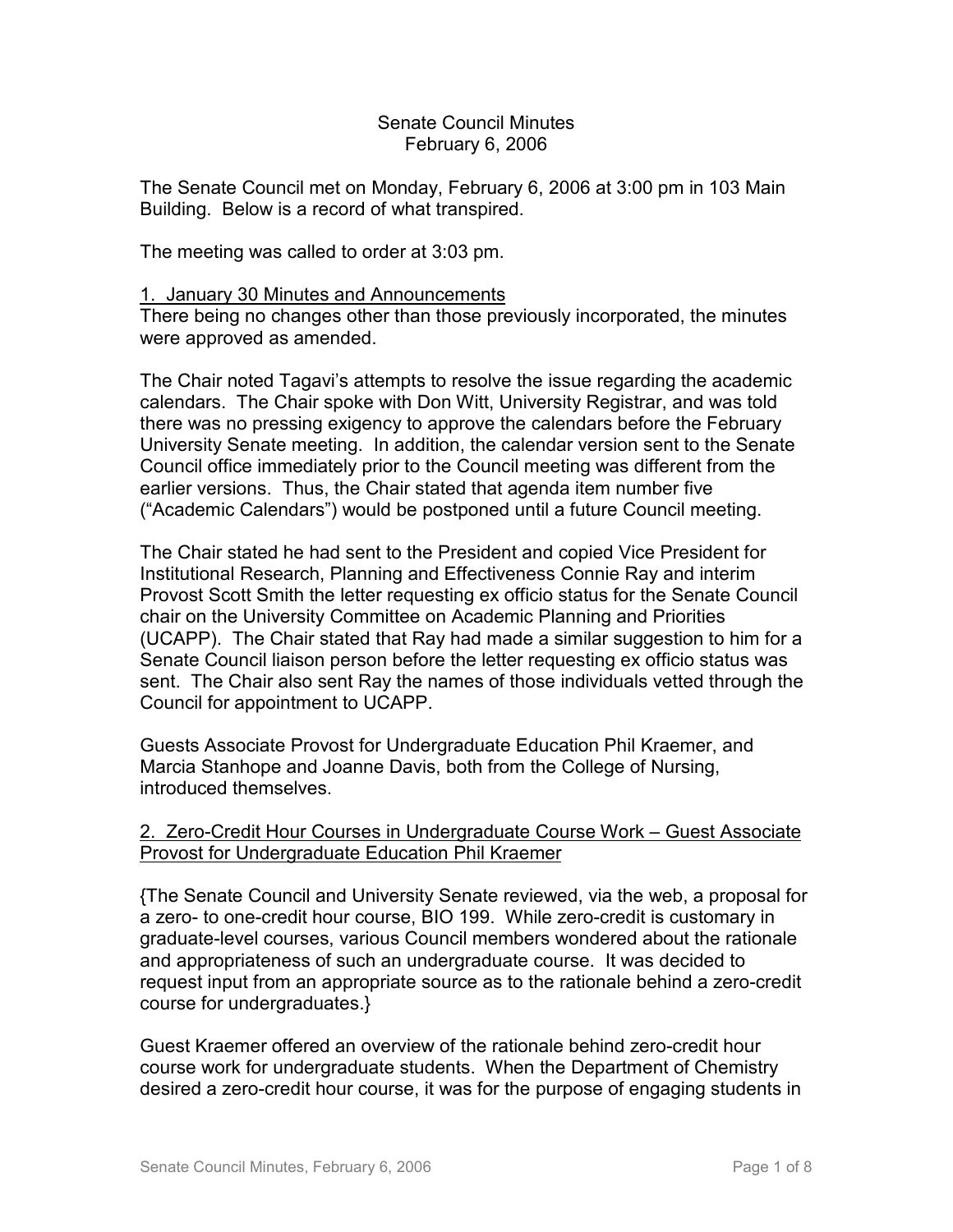a lab experience without forcing them to do so for an entire semester's worth of course work. There was also some concern about a student working in a lab without the benefit of a formal agreement, in the event of an insurance or liability issue. By registering for a course, the liability issue would be resolved.

Grossman added that another reason for the Chemistry zero-credit course was pedagogical; the zero-credit would offer first- and second-year students an opportunity to engage in research at a level appropriate for their learning experience.

Kraemer explained that while the zero-credit course would give students a chance to work in a lab, it would also allow a department to catalog the number of students receiving this type of laboratory experience, and for the faculty members to self-acknowledge this type of work. In Music, a zero-credit hour course allowed the program to offer credit to students (through that course) for attendance at extracurricular events. Zero-credit courses would normally be offered on a pass/fail basis.

Tagavi questioned what the difference in course or course work would be if either zero or one credit hour were offered. Kraemer stated it should be clear on the course syllabus. Tagavi wondered about what would occur if a student were accused of cheating in a zero-credit hour course. Lesnaw stated her approval of the concept, adding that it would offer experiential education to a student.

# 3. College of Nursing Admissions Proposal

Guest Davis shared that Nursing desired to add interviews as part of the admissions process. An interview would aid in achieving as close to a 100% retention rate as possible. For the past year, interviews had been conducted on a trial basis, but without the interview carrying any weight in admissions decisions.

Grossman commented that he hoped the addition of interviews would not be used as another cut-off, but as an additional method in admitting a candidate who might otherwise not have been admitted. He also suggested Nursing be aware of diversity issues in the interview process. Davis agreed with his comments. The interview process would not merely interview the top candidates, but others as well.

Baxter added that factoring in diversity issues could be difficult, since items such as skin color, gender, etc. are difficult to quantify. He suggested conferring with Legal Counsel. Davis stated that discrimination issues had been raised about the admissions process in the past, when it was done strictly by quantifiable characteristics.

In response to Grabau, Davis stated that some candidate would not progress past the interview process, and that Nursing would certainly interview more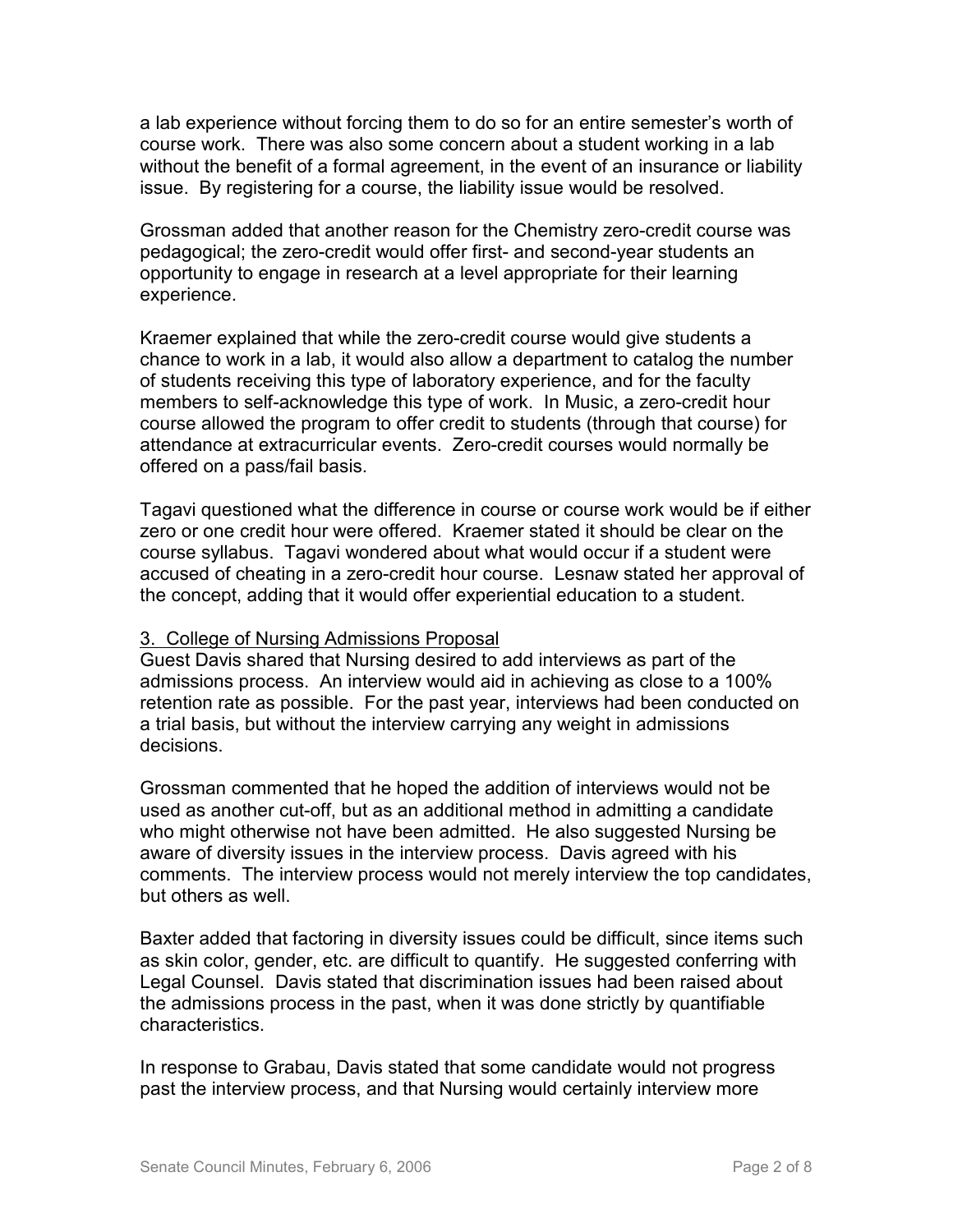students than was possible to admit. Greissman asked for some examples of interview questions. Davis said that questions asked of candidates would attempt to discern a candidate's concept of what nursing entails and their understanding of nursing in general, among other questions. There would be standard questions, so every interview would be similar.

Lesnaw asked if nursing schools across the country included an interview process. Davis replied that it was not standard, but some programs did include such a process. Lesnaw added that it would place a significant burden on the admissions committee, and wondered about a possible financial hardship placed on a student if required to come to Lexington for an interview. Davis acknowledged the additional work for the admissions committee, and explained that 95% of their applicants were UK students. Nursing personnel would make an effort to find a workaround if an interview would be a financial burden on a student.

Tagavi asked if an interview were included in the admissions process, would that process have some type of formula to factor interview responses into the other admissions requirements. Davis stated it did, but noted that Baxter's comments implied a difficulty in factoring this type of information. This formula for admissions would be available for a student to review.

The Chair stated there was a **positive recommendation** from the Admissions and Academic Standards Committee on this proposal. A **vote** was taken on the proposal to include interviews in the College of Nursing admissions process, and it **passed** unanimously.

### 4. Graduate Certificate in Public Health Nursing

Guest Stanhope stated multiple purposes behind a graduate certificate in Public Health Nursing, including: the revitalization of the field across the state and the country; and a lack of reward for nurses in the public health field who have higher degrees. The hope is that the graduate certificate would encourage practicing nurses to return for a higher level of education, and perhaps intrigue them enough to return for a masters degree.

There was some discussion about a portion of the handout addressing a graduate certificate in Public Health for non-Nursing College of Public Health Graduate Students. That proposal, however, had been withdrawn by the College of Nursing.

Tagavi spoke about a statement addressing admission requirements that required a GPA of 3.0 or higher. Tagavi said there should be an explicit statement that the 3.0 GPA or higher should be for the certificate plus other coursework, and not just a 3.0 GPA or higher in certificate coursework. Stanhope stated that type of contingency had not been considered, but the majority of those applying for the certificate would not be enrolled in other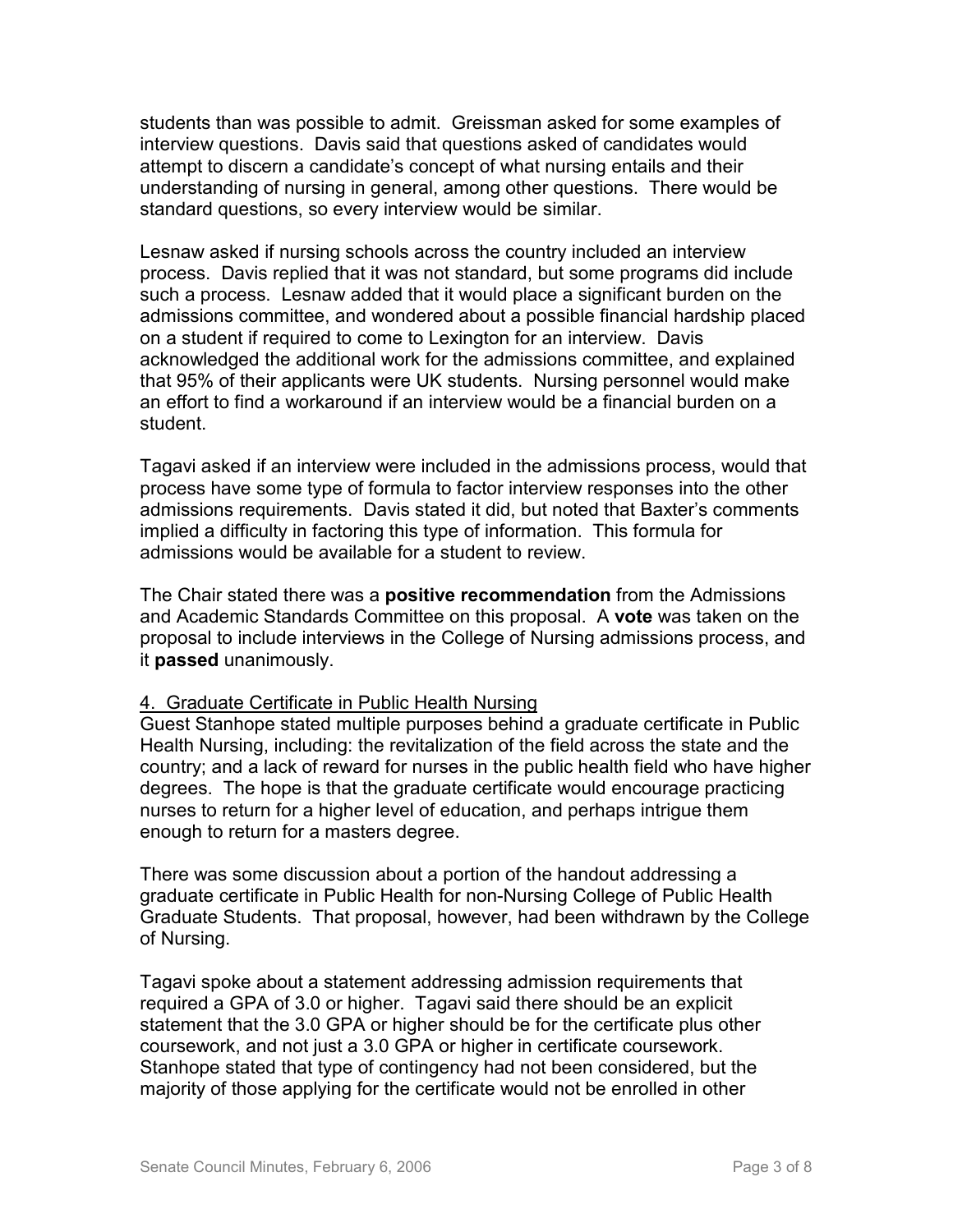courses. Grabau referred to the Progression Requirements, where it was stated that a 3.0 graduate GPA must be maintained. Tagavi pointed out that a student who failed miserably in their last semester would still be eligible to receive the certificate, if coursework in the certificate area was of a 3.0 GPA or higher.

Grabau asked about a reference to a required epidemiology course, which did not have a valid course prefix and number, just "XXX." Stanhope explained that there was some question originally about whether Nursing or Public Health would teach the course in question. It was already offered through Nursing, and Public Health would soon begin teaching it. She offered to insert the appropriate course listing. In response to Greissman, Stanhope stated that it was possible for a nursing student to not pass the nursing program, but still earn the certificate. Tagavi expressed concern about this issue.

Stanhope stated that the vast majority of individuals in the certificate program would not be taking additional courses elsewhere, but said she would add a caveat that a student in the certificate program would have to have a 3.0 GPA or higher in the certificate program as well as in any additional coursework. Grossman commented that the certificate was mainly for professionals, and Stanhope agreed. Stanhope stated she would send a revised version to the Senate Council Office.

The Chair took a **vote** on the **motion** to approve the Graduate Certificate in Public Health Nursing. The **motion** passed unanimously.

# 6. Petitions to Modify Transcript After Academic Offense (Blue, Underlined Text Starts Page 7)

Academic Offenses Ad Hoc Committee Chair Grossman reviewed the last bit of unfinished business regarding the Academic Offenses proposal. Originally, a grade of XE was the minimum penalty for second offense, and the idea was to allow a student to request the XE be changed to an E. Since an XE would no longer be a minimum penalty, Grossman believed the feeling in the Senate Council was that the petition issue was no longer relevant. In addition, concerns were raised about its viability. The issue of sunsets on petitions was separated, to be voted on separately by the University Senate. Grossman stated the rationale was never expressly stated by the Senate Council.

The Chair referenced an email sent by Hearing Officer of the University Appeals Board Joe Fink, in which Fink counsels against the wording requiring consultation with complainants. Tagavi noted that a previous survey handout by him indicated only one respondent believed a longer time before sunsets would be appropriate. There was discussion on the difficulty in convening a University Appeals Board (UAB) meeting with the same membership, and when conditions for removal of the transcript notation would be set.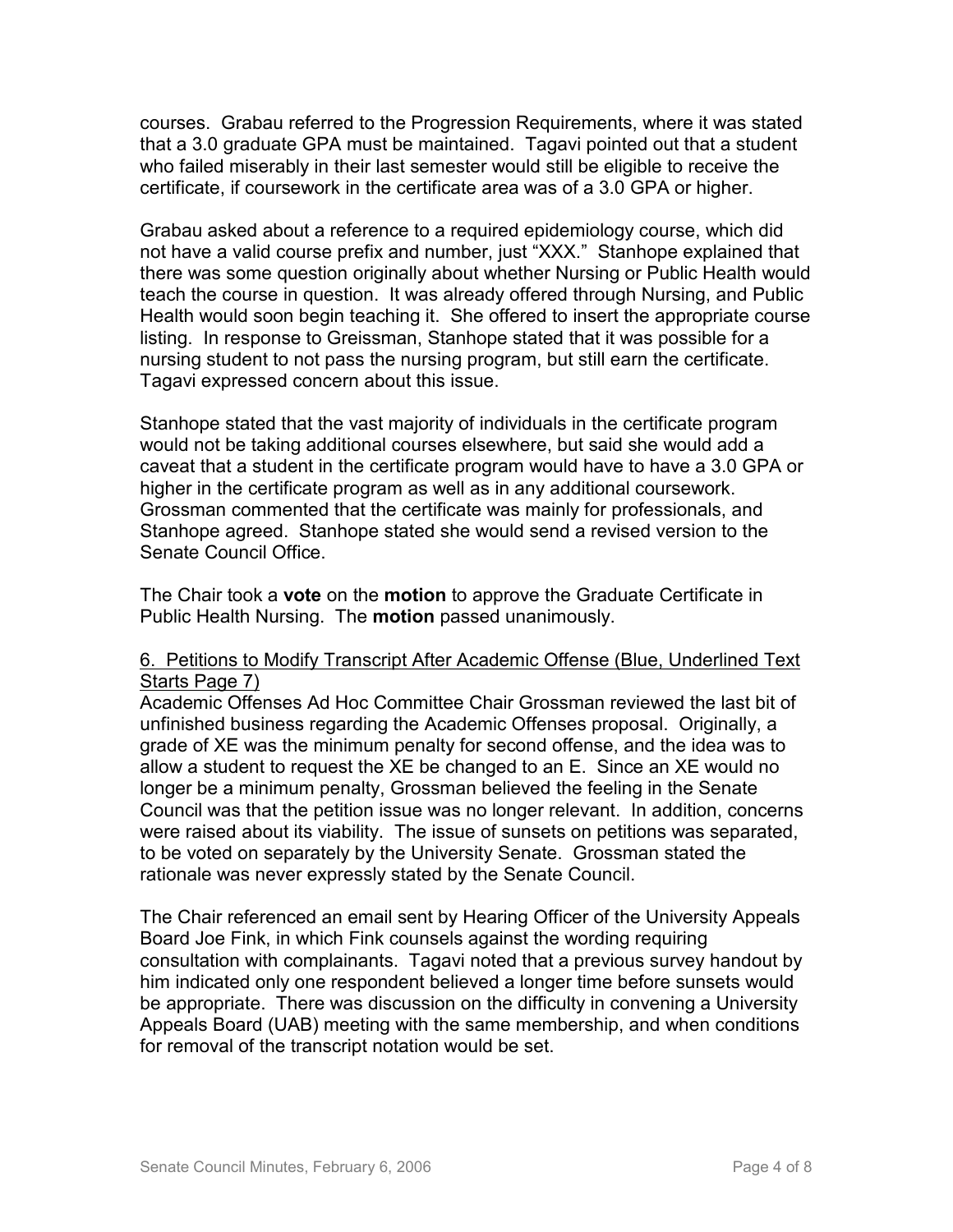Tagavi spoke against a provision that only XE (given if considerable premeditation had gone into the offense), as opposed to suspension and dismissal, was singled out to disallow removal of the notation. He thought the pertinent sections could be re-written to avoid the anomaly. Tagavi also voiced concern about situations in which the instructor/chair/dean had not stated any conditions, yet the UAB would still be required to consult with the same when hearing the petition years later. Grossman stated that if no conditions were specified, then there were no conditions, and that any conditions should be documented before the UAB met. He stated he could edit the section so that it was explicitly stated. Tagavi then brought up the provision that the UAB could deny the petition even if all conditions had been met by the student, and warned of potential lawsuits. Grossman stated Legal Counsel had approved the wording in *Section 6.4.8.B* [of the revised document] that stated the UAB had the discretion to deny a petition even if all conditions had been met. Tagavi added that even if a denial of that sort was legal, it was not a good policy.

Although there was some additional discussion, Grossman wondered about the logic in rewriting the pertinent sections in light of the feeling that the Council and Senate would vote against it. The Chair asked for a motion. Jones **moved** that the issue of sunsets on petitions be sent to the University Senate with a negative recommendation from the Senate Council. Grossman suggested a friendly amendment to add the phrase, "and if the proposal is approved by the University Senate against the recommendation of the Senate Council, the section would be sent to the Rules & Elections Committee to be codified. Jones stated that if the proposal reached the Senate, the version with changes would have to be available at that time.

Grossman again indicated his preference not to perform major editing of a section that was not likely to be approved. After a suggestion from Tagavi, the Chair stated it would be best for the Council to request the Senate approve the withdrawal of the issue of petitions. Jones **withdrew** his motion.

Grossman **moved** the Senate Council ask the University Senate for permission to withdraw the issue of petitions from consideration. Jones **seconded**. Greissman clarified that the end result would be no provision for a student to modify the transcript. In response to a question from him about the students' feelings, Hobson stated there was no reference to this issue in the written instrument used to gauge students' opinions.

A **vote** was taken on the motion for the Senate Council to ask the University Senate for permission to withdraw from consideration the petitions portion of the academic offenses proposal. The motion **passed** unanimously.

Dembo asked if any further effort had been made regarding educating the University community about these changes. The Chair stated that he had been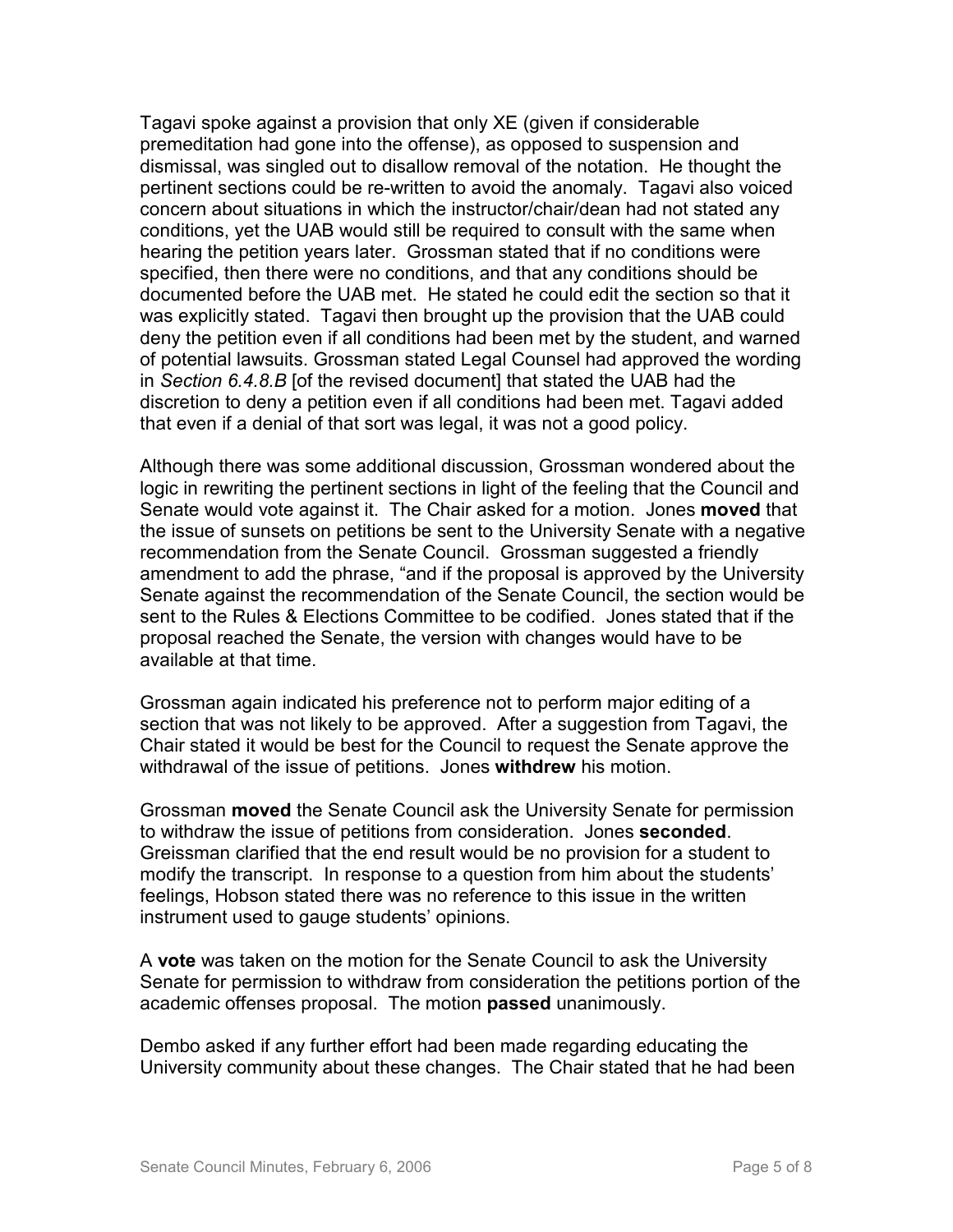waiting until this final issue was put to rest before initiating conversations about education. He stated it would be on a future Council agenda.

Tagavi shared that as a part of his responsibilities as Ombud, he had put together a timetable by which deans would receive information during the summer. He stated that the next Ombud would also need to meet with department chairs and educate them, with the facilitation of the deans, during the summer. He also stated he would use the Ombud's office to create a mass emailing to faculty at the end of the Spring 2006 semester, and use the beginning of the Fall 2006 semester to educate the faculty. Tagavi said Provost Smith had agreed to his plan, but that Provost Smith had mentioned Grossman had also discussed the education process with the Provost. Tagavi indicated there was no problem with tweaking the timeline if necessary.

Grossman stated he had sent an email to the Provost asking that it be forwarded to deans in early January, informing deans about the changes to the academic offenses policy. Both Grossman and Tagavi expressed willingness to work together regarding the education process. Greissman suggested a "frequently asked questions" section online as a resource for students and faculty. Tagavi thought inclusion of the flow chart created by Grossman would also be helpful. Grossman expressed concern that someone looking at the flow chart might misinterpret the flow chart as a substitute for the official *Rule*, and that the flow chart could not cover all possible contingencies. Tagavi suggested adding a disclaimer and Greissman suggested utilizing hyperlinks to take a site visitor to the relevant *Rule*.

# 7. Committee Nominees

Nominating Committee Chair Jones shared that nominees for the Non-resident Fee Committee would be forthcoming in two weeks. Referring to Dembo's resignation from the Administrative Regulations Review Committee (ARRC), Jones stated the Chair had charged the Nominating Committee (NC) with finding a replacement for departing ARRC member Dembo. Jones said that Dembo had been involved in an executive capacity as Senate Council Chair, so another executive presence from the Council was warranted. Due to the long-term nature of the ARRC, Jones explained the NC nominated Grabau, whose status as vice chair-elect would offer continuity. Tagavi could serve as an alternate.

Greissman questioned why only one name was put forth. Due to a miscommunication, Jones was under the impression that only one nominee was needed. Greissman explained that the ARRC membership was leaning toward administrators, away from a faculty presence. Since the NC was charged with facilitating recommendations and not in making final recommendations, Jones stated additional names could be suggested by the Council.

Tagavi volunteered, and in response to a question by Grossman, stated he would make time for attending AARC meetings. Greissman shared that some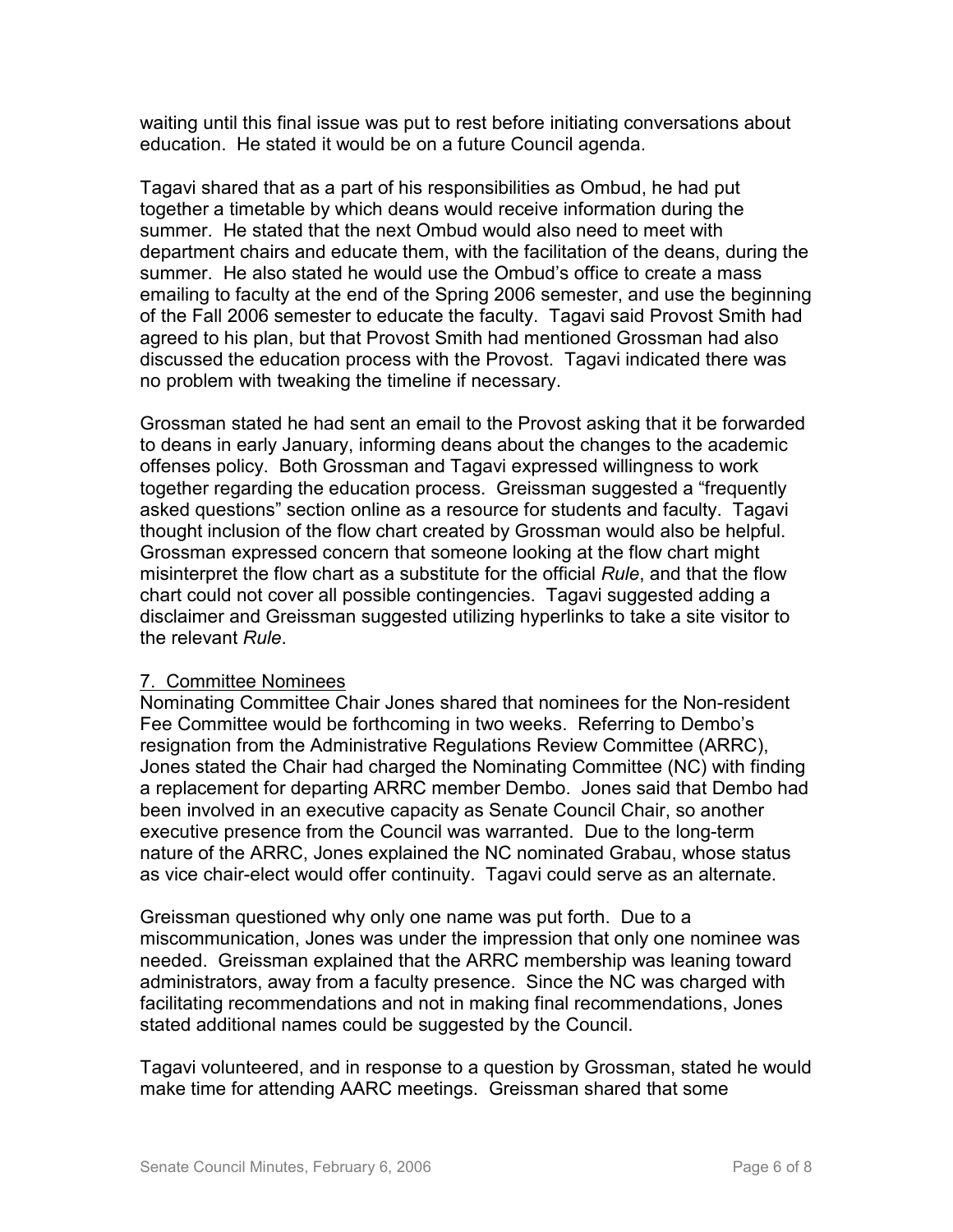individuals would move in and out of the committee depending upon topic. He expressed concern that much of Tagavi's time on the committee might be spent discussing issues that were not of importance to Tagavi as chair-elect, or later as Senate Council Chair. Greissman respectfully suggested Tagavi be named as an ex officio, so that he could attend when appropriate, and that Grabau and Jones be nominated, as well. Tagavi agreed with the idea of a Council chair as ex officio.

Grossman **moved** the Senate Council nominate Grabau and Jones to serve on the Administrative Regulations Review Committee, and that the Senate Council Chair serve as an ex officio member. Tagavi **seconded**. The motion **carried** unanimously.

### 8. Nunn Center Proposal

The Chair stated the proposal had been sent by Terry Birdwhistell, on behalf of Dean of Libraries Carol Diedrichs. The intent of the proposal was to rename the Oral History Program in honor of Governor Louis B. Nunn, who, along with his progeny, was instrumental in the creation of the now nationally and internationally renowned University of Kentucky Oral History Program (OHP). He asked the Senate Council's disposition on this request.

In response to Tagavi, Jones stated the OHP was not an educational unit as defined by the *Senate Rules*. Thelin stated the OHP was exemplary, and that visiting scholars were routinely impressed by the vast collection. The Chair indicated a motion offering endorsement and support of the change would be satisfactory, and would not necessarily have to go to the Senate.

Thelin **moved** to endorse and approve the change from the "Oral History Program" to the "Louis B. Nunn Center for Oral History" and thank Dean Diedrichs for the courtesy of consulting with the Senate Council and University Senate. Jones **seconded**.

The Council members engaged in discussion of the name change request, specifically about whether or not the involvement of the Senate in the OHP name change was a courtesy or was mandated if OHP were considered an educational unit. Grossman stated his belief that approval from the Senate, also, was preferable. Jones said the June 2005 revision of the *Governing Regulations* created the College of Libraries, and that Libraries was struggling with identifying its educational component. The *Senate Rules* did not address this topic, due to Libraries itself not yet having a good grasp on it.

Grossman again stated that the Senate should also vote on the change. The Chair stated it was appropriate to send it to the Senate, either as a required vote or as a courtesy and a symbolic act of support. He said he would check to verify the intent of the request by Libraries to approve. Grossman suggested a